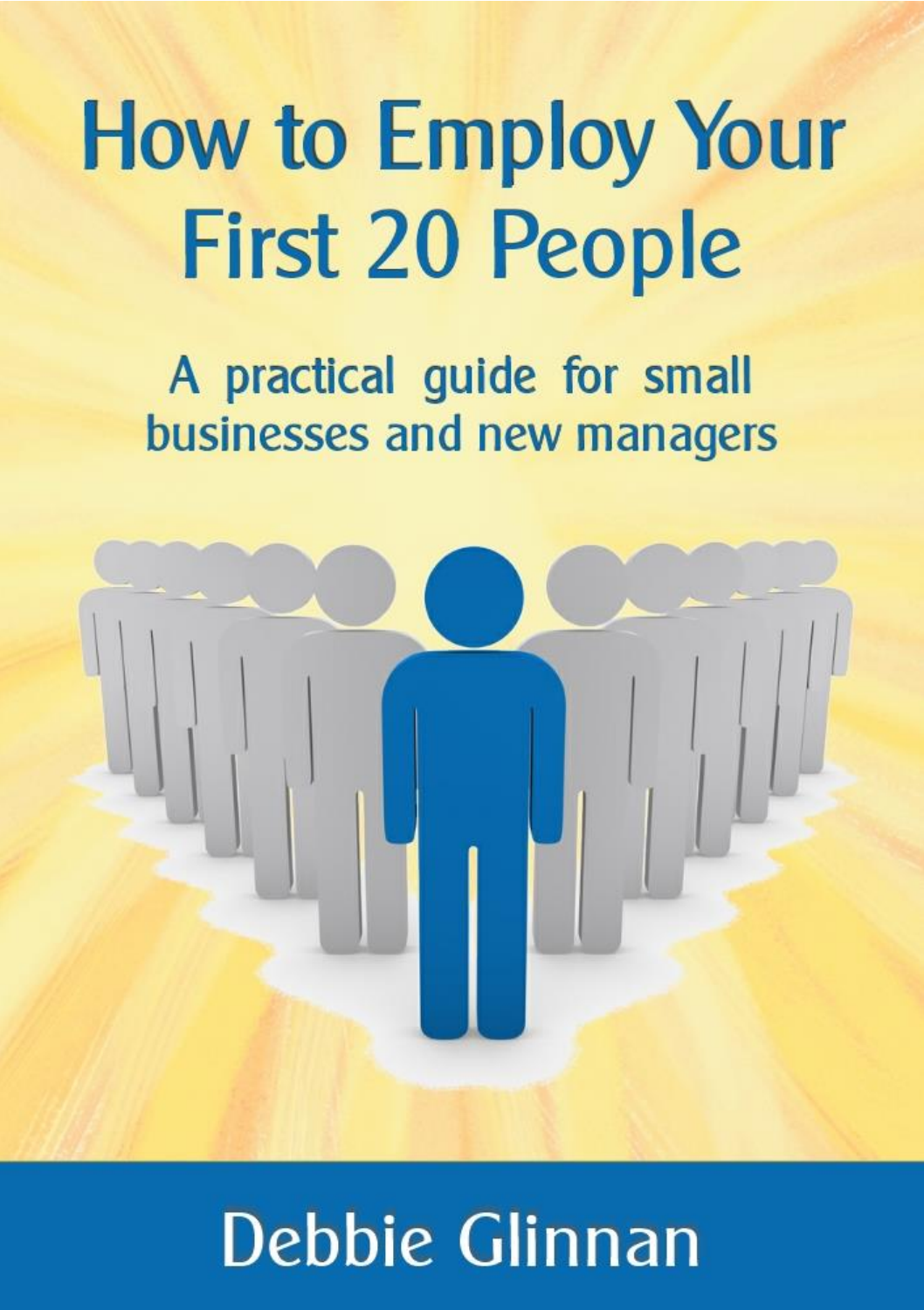Written by **Debbie Glinnan**

#### **Published by and available from**

www.theendlessbookcase.com

Kindle version available from Amazon

**eBook Edition** Available in multiple e-book formats

#### **The Endless Bookcase Ltd**

71 Castle Road St Albans Hertfordshire England, UK AL1 5DQ

**Copyright Debbie Glinnan, Parallel HR Ltd © 2015**

All rights reserved

ISBN: 978-1-908941-48-0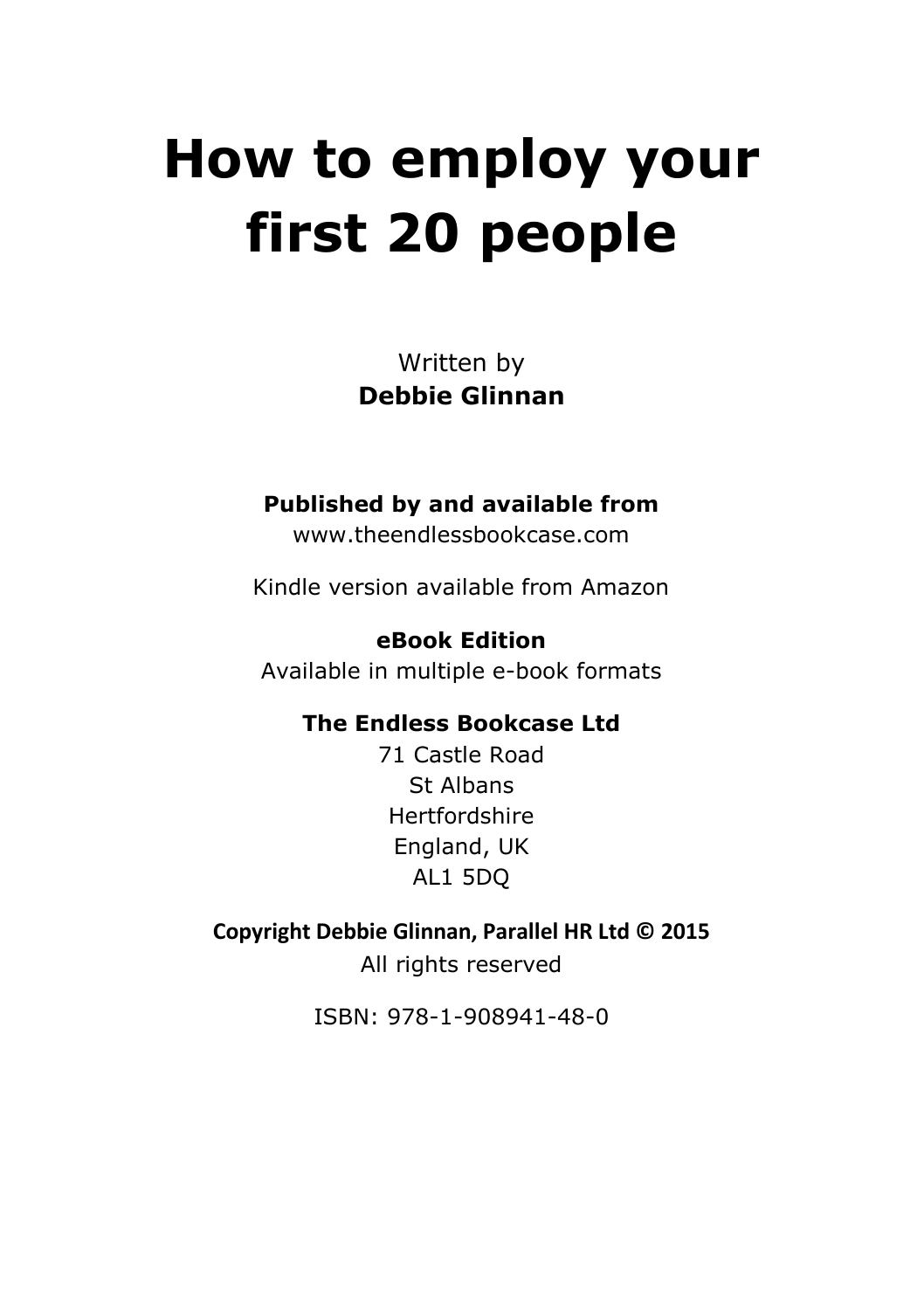# <span id="page-2-0"></span>**Contents**

| 1  |                                                         |  |
|----|---------------------------------------------------------|--|
| 2  |                                                         |  |
| 3  |                                                         |  |
| 4  |                                                         |  |
| 5  |                                                         |  |
| 6  | How to check someone has the right to work in the UK.23 |  |
| 7  |                                                         |  |
| 8  | What should be in the written statement? 31             |  |
| 9  |                                                         |  |
| 10 | Do I need a "Disclosure and Barring Service" check?  40 |  |
| 11 |                                                         |  |
| 12 |                                                         |  |
| 13 |                                                         |  |
| 14 |                                                         |  |
| 15 | How much holiday are my employees entitled to? 59       |  |
| 16 |                                                         |  |
| 17 |                                                         |  |
| 18 |                                                         |  |
| 19 |                                                         |  |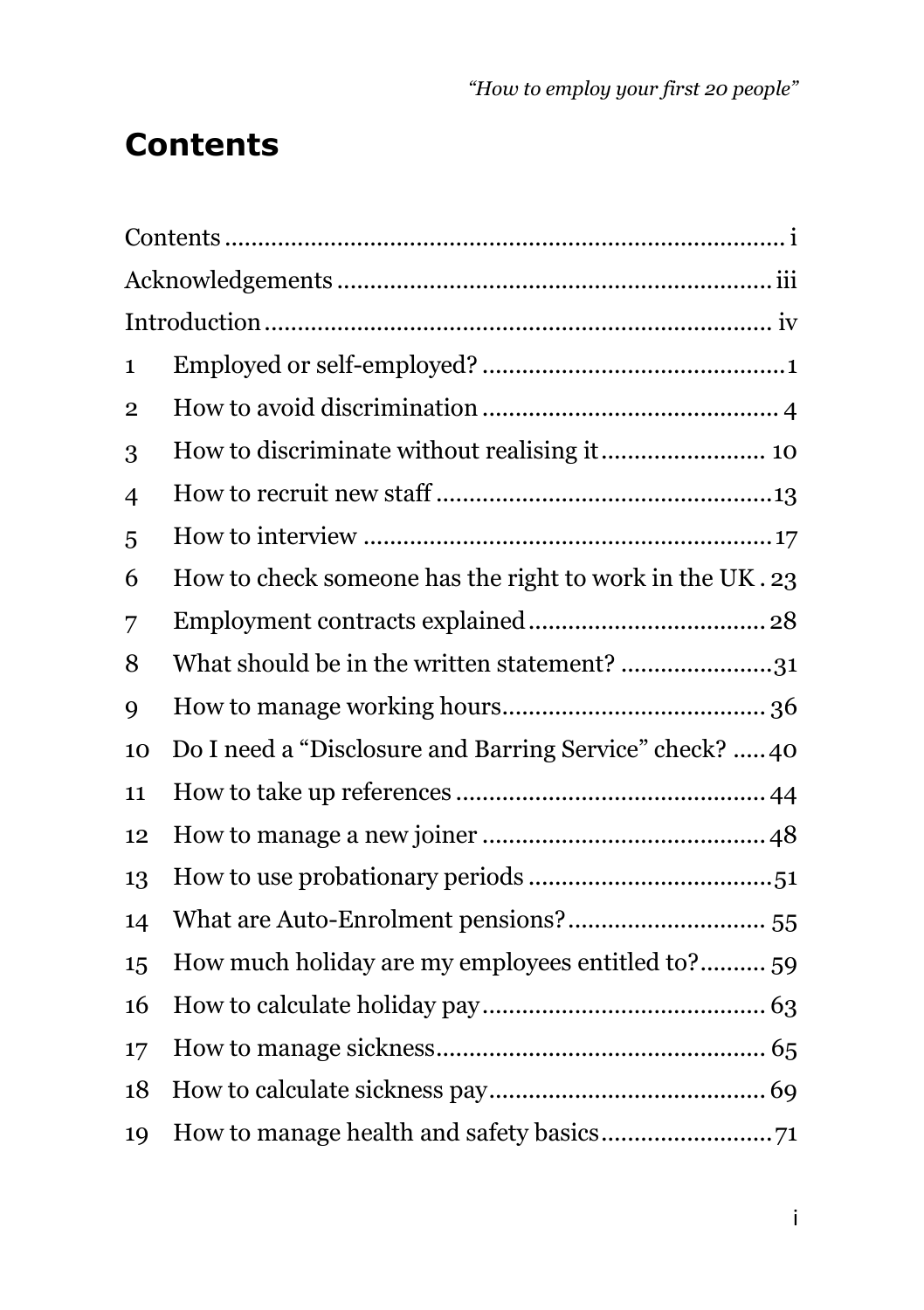| 20 |  |
|----|--|
| 21 |  |
| 22 |  |
| 23 |  |
| 24 |  |
| 25 |  |
| 26 |  |
| 27 |  |
| 28 |  |
| 29 |  |
| 30 |  |
| 31 |  |
| 32 |  |
| 33 |  |
| 34 |  |
| 35 |  |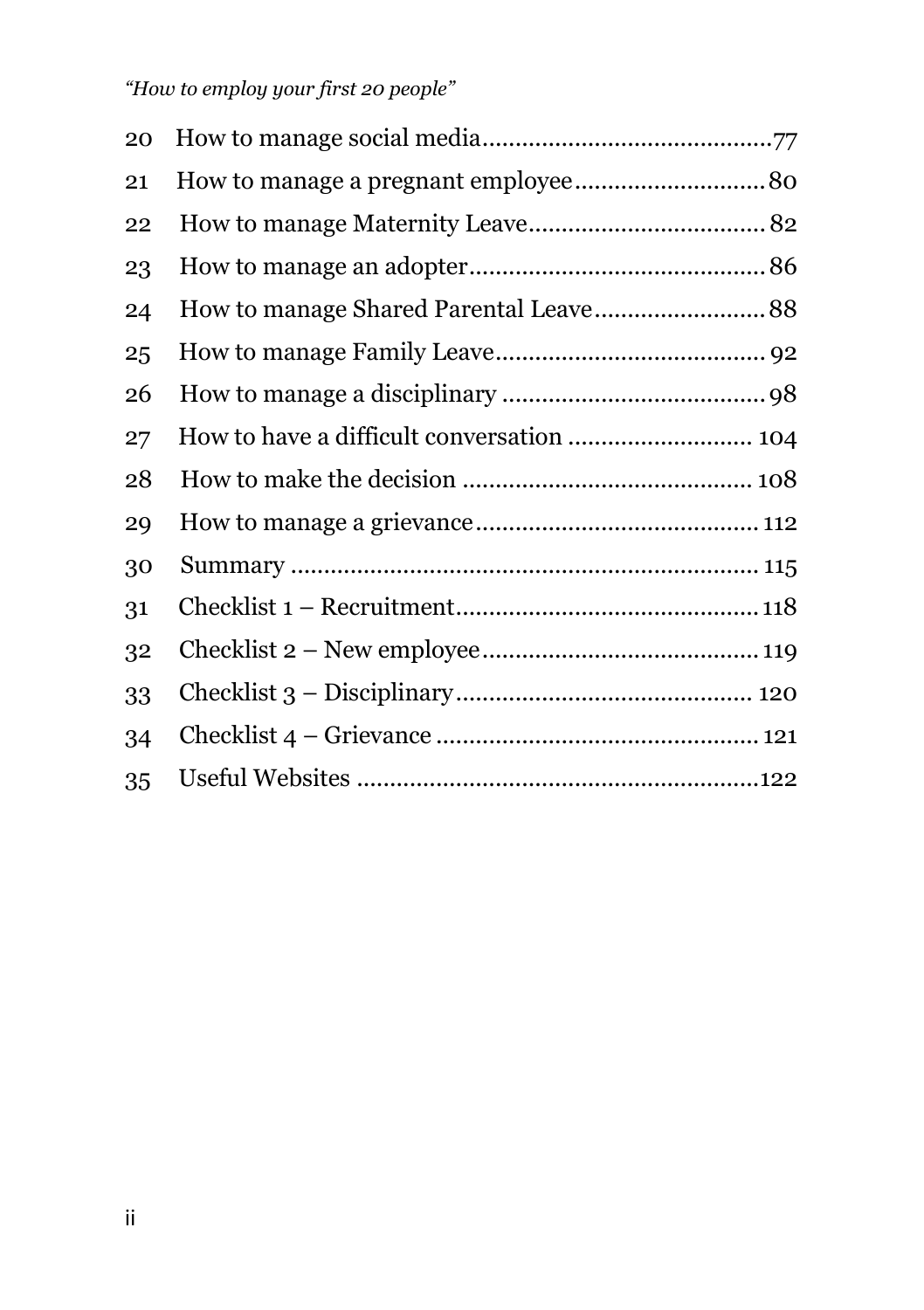# <span id="page-4-0"></span>**Acknowledgements**

I would like to take this opportunity to thank everyone who has helped me to make this book happen, including:

- Nick Brown of the Welwyn & Hatfield Chamber of Commerce.
- Samantha Carroll of Clearcut Recruitment.
- Stuart Case of Pitstop Auto Centre.
- Carl French & Morgana Evans of The Endless Bookcase.
- Anthony Glen.
- Mike Hornsby of Gisby Harrision Solicitors
- Lucy Millar.
- Stephen Sale of Beechwood Financial Services.
- The Welwyn & Hatfield Chamber E-Publishing Group and in particular, Penny Sophocleous.
- Colin Wilkinson of Cook & Partners Accountants.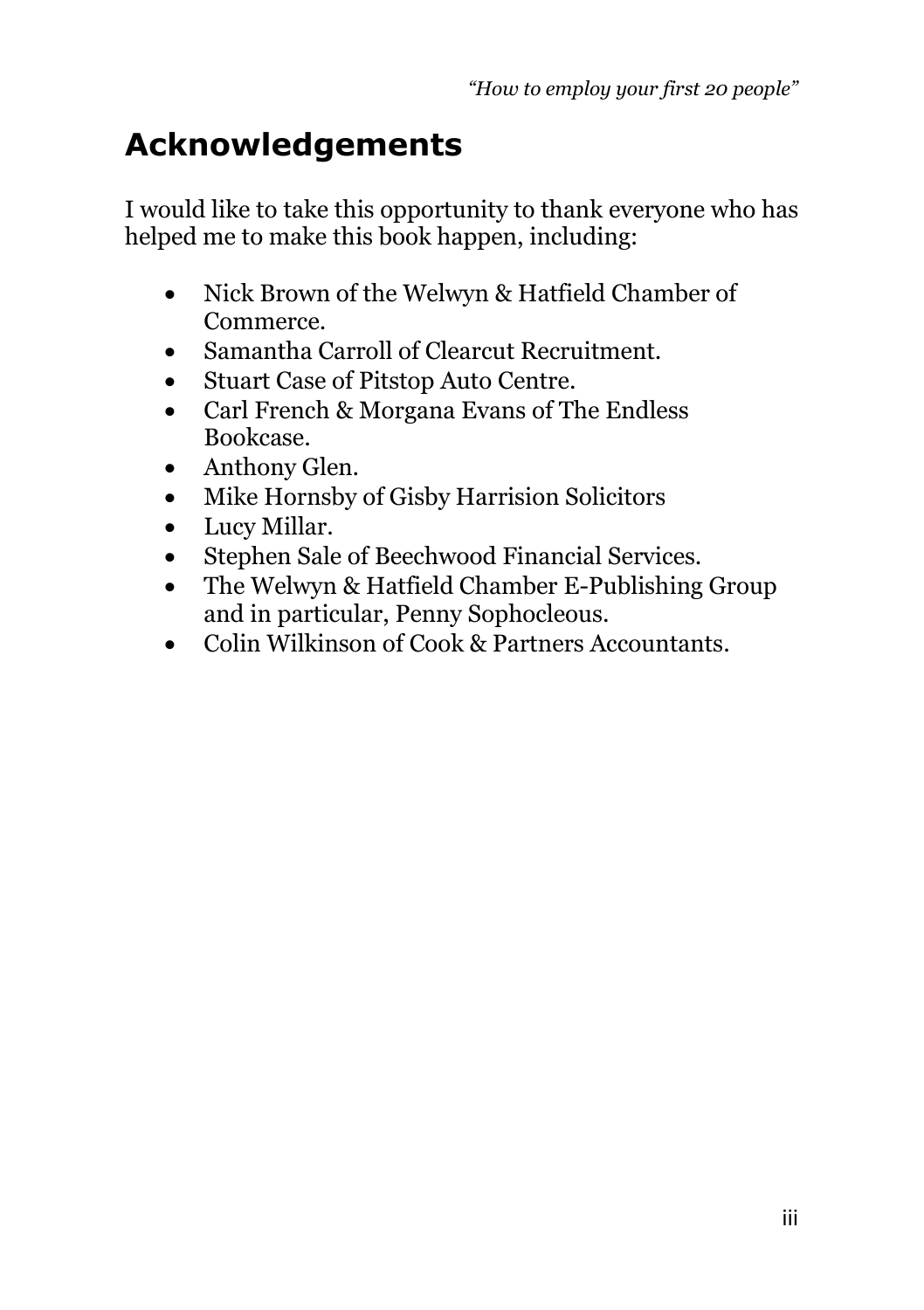# <span id="page-5-0"></span>**Introduction**



My career in Human Resources ('HR') started in 1997.

While the first 15 years were spent working for large Londonbased companies, in 2004 I began working for a local, familyowned hotel. Every decision felt personal to the owners and had a direct impact on the business. With staffing such a huge part of their running costs, they needed good HR practices on a budget.

I found it such an enjoyable challenge that in 2012 I set up my own HR Consultancy, specialising in working with smaller businesses.

Since then I have met many small business owners who were worried or confused about employing staff. While they had set out with the best intentions of being good employers, for some, things had already gone horribly wrong. Some knew they should be doing more or felt lucky they hadn't found themselves in an Employment Tribunal. Others had concerns with an employee they thought of as a personal friend. What they all had in common was that they were crying out for straight forward help with the basics.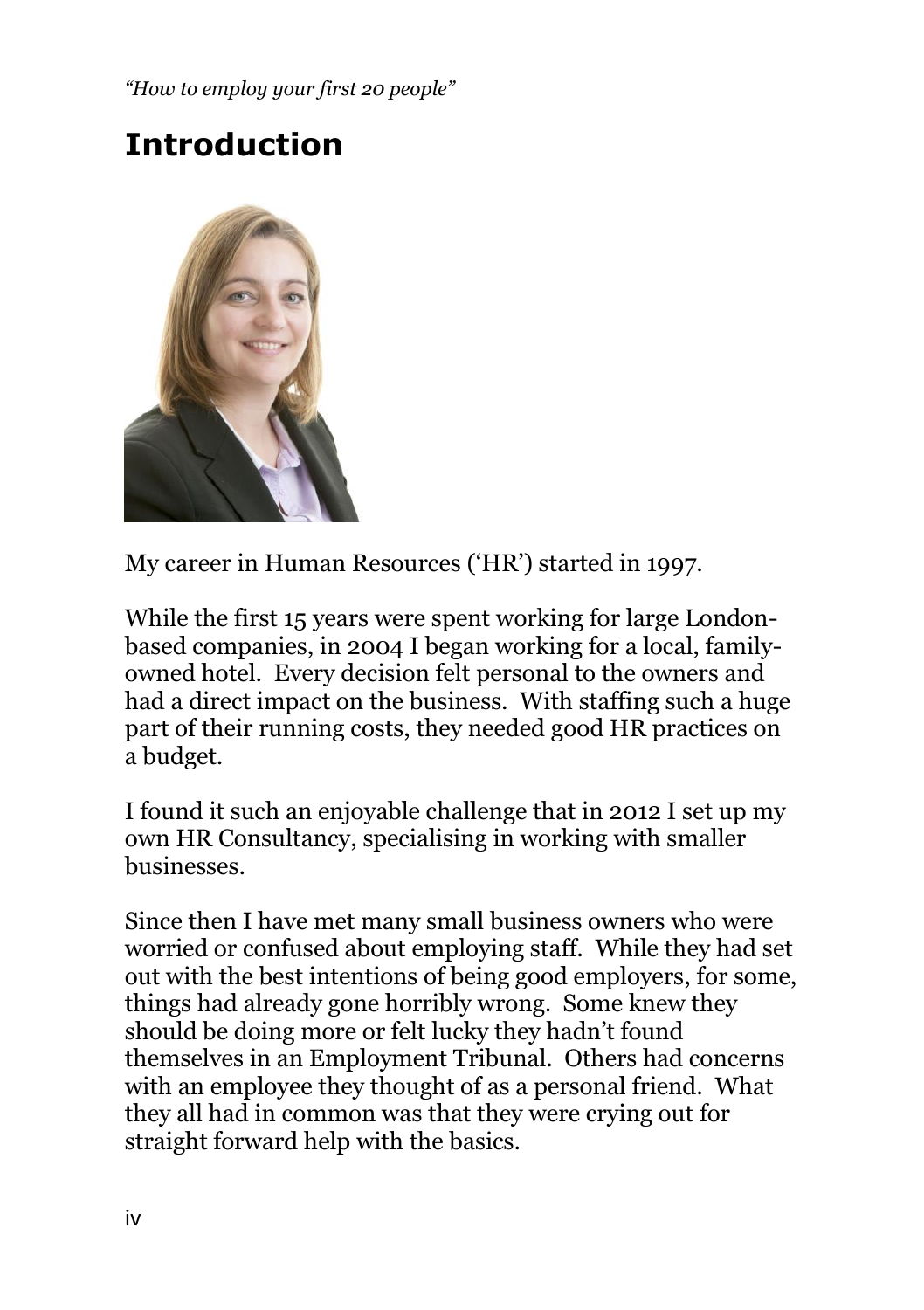Employing good, well-motivated people could be just what you need to take your business forward. The trick is to have the right people, with the right skills, in the right place at the right time.

I have earned a reputation for putting good HR practice across in plain English. You won't need a dictionary to read this book. It's designed so you can read it straight through or just pick out the section that matters to you now.

Some things may strike you as common sense. Great. You are already on the way to being a good employer. Other things are explained with examples. An example can save a thousand words and I know you're busy.

I have also added in lots of tips from over 20 years of practical HR experience. I was there when HR was called Personnel.

I get a buzz every time a client says to me "thanks, that's so much clearer now". If you read the book and feel that too, please do leave a review so I know it's all been worthwhile.

In the meantime, I wish you every success with your growing business. Happy employing!

## **Important Notes:**

This book focuses on "how to" rather than employment law. While every effort has been made to ensure that any employment law quoted is correct at June 2015, employment law does change frequently. Before you act on any legal issues, you are strongly advised to seek additional professional advice. Either contact me directly or speak to an employment lawyer.

This book has been written under English Law. There are some small differences in the law in other parts of the UK, which are not covered in this book.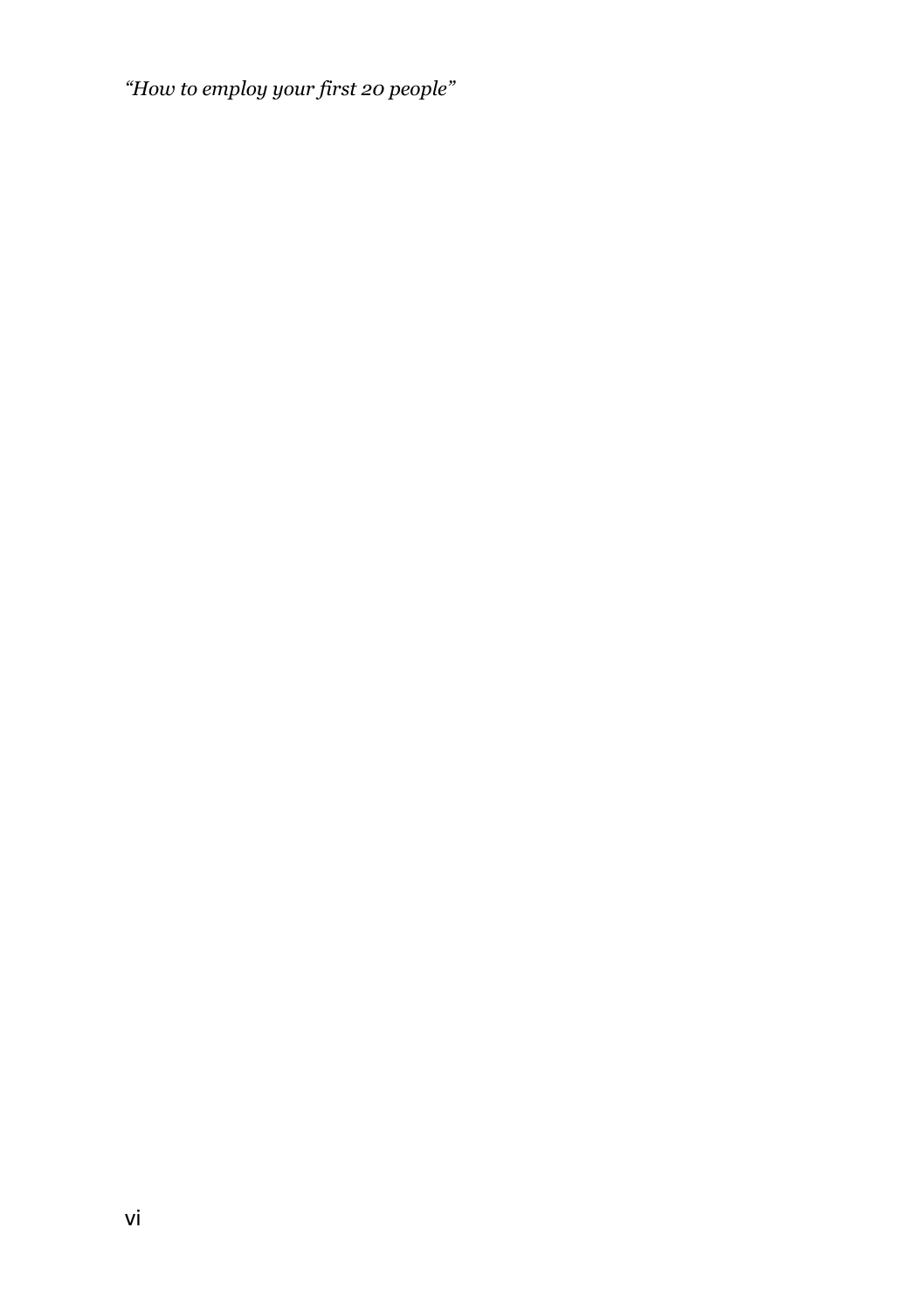# <span id="page-8-0"></span>**1 Employed or self-employed?**

Employing your own staff can be an exciting but daunting prospect. After all, to your customers, anyone who represents your business **IS** your business.

If your staff are happy and motivated to come to work, it shines through to your customers. Think about the last time you ate out. How your meal was cooked and served was down to the skills of the people that worked there. Did it make you want to go back again or have you been telling others to go elsewhere ever since? It probably wasn't the business owner that served you.

One of your first key employment decisions may be whether to employ at all. Should those that work for you be employed or self-employed?

## **1.1 Why does it matter?**

An employee has rights and entitlements, many of which are discussed here. They include rights to sickness, maternity and paternity pay, holiday entitlement and protection from unfair dismissal. The employer is responsible for their tax and National Insurance.

While it is often cheaper for the company if someone is selfemployed (as they will have none of the rights or entitlements mentioned above) you do run the risk that they are less likely to buy into your company values.

In any event, you can't simply choose that your workers will be self-employed. You have to truly reflect the reality. If the HMRC investigate and find your worker is really your employee, expect the HMRC to gross up any payments made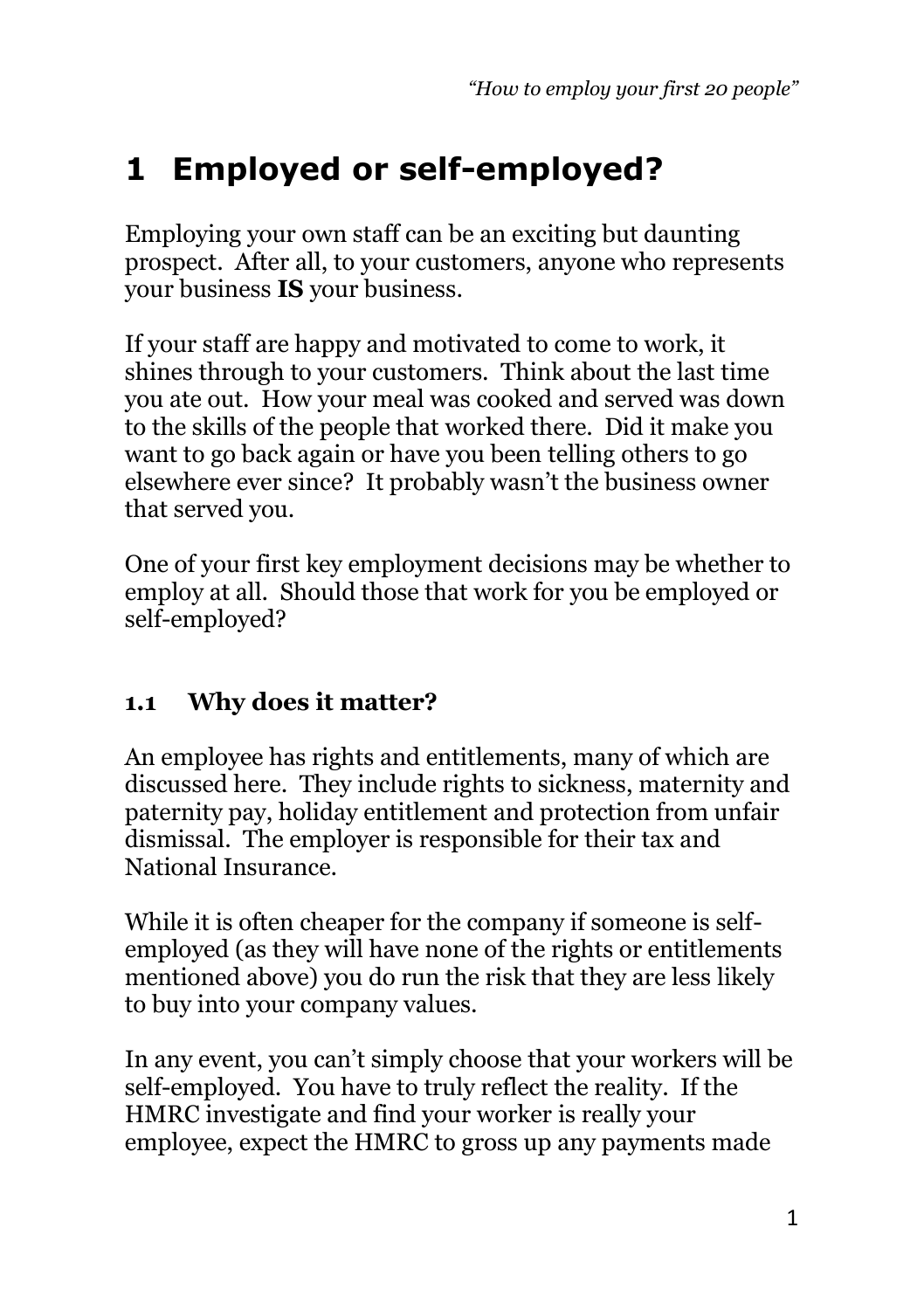for tax and charge you the difference. They may well fine you too.

#### *Tip: Workers and contractors can still make a claim for discrimination or action taken following whistleblowing. A whistle-blower is someone who reports suspected wrong doing at work.*

### **1.2 How do I decide if they are employed or selfemployed?**

Neither the HMRC nor an Employment Tribunal will accept your word that someone is self-employed. They will decide for themselves by looking at the contract and how the work is undertaken.

An Employment Tribunal will consider whether there is:

- Mutual obligation.
- Control.
- A requirement for personal service.

If the answer to all of these is "yes", the Tribunal will take this as an indication that the worker may actually be an employee. Just like the HMRC, the Tribunal will then look more carefully at a number of issues, such as:

- Can they send a replacement to do the work?
- Can they be told what work to do?
- Can they be moved from one task to another as your priorities change?
- Who decides how the work is done?
- Are they a skilled person or an expert in their field?
- Who decides what hours are to be worked, when and how?